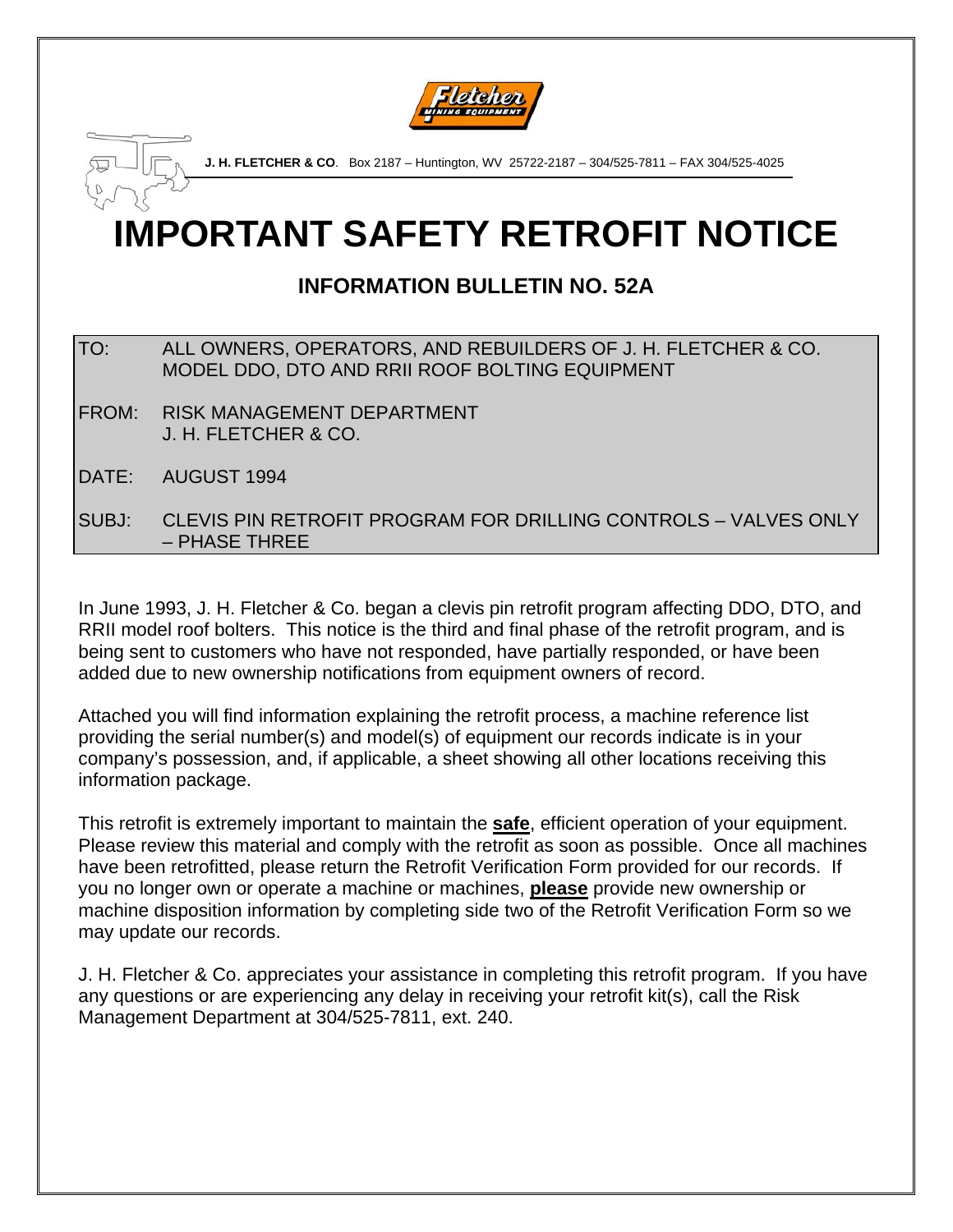IB 52A

August 1994

# CLEVIS PIN RETROFIT PROGRAM – PHASE THREE

All J. H. Fletcher & Co. Model DDO and RRII roof bolters manufactured between January 1974 through May 1993, incorporated a clevis pin and a cotter key to hold the handle onto the valve bank. This system of connecting the valve bank handles with the valve section stem has been used by J. H. Fletcher & Co. for many years without problems.

Recently, J. H. Fletcher & Co. discovered that the clevis pin arrangement **may** cause the rear valve bank handles to stick on cotter pins in the front valve bank of the drilling controls if specific mechanical conditions exist. The cotter key must extend vertically from the clevis pin and the handle must be bent to interfere with this cotter key. In order to reduce this potential risk from the use of this clevis pin arrangement, we are now undertaking a retrofit of the front pins on the forward valve bank.

# WHO IS AFFECTED:

All owners of DDO, DTO and RRII J. H. Fletcher & Co. roof bolters built from January 1974 through May 1993.

## WHAT TO DO:

If you own a DDO, DTO or RRII **IMMEDIATELY** contact the J. H. Fletcher & Co. Service Department, COLLECT at 304/525-7811. Provide the serial number(s) for the affected unit(s) and request Retrofit Kit No. 159993. Each kit will be for use on the front valve bank arrangement, which will affect four (4) handles (feed, swing, extend, canopy post) and will require four clevis pins and eight "E" clips for each boom arm.

J. H. Fletcher & Co. encourages you to perform installation immediately, following the recommended installation guidelines provided in this letter and with the retrofit kit.

When field conversion has been completed, return the enclosed Retrofit Verification Form in the self-addressed envelope provided.

Even if you do not require this retrofit kit, please complete the enclosed Retrofit Verification Form and return it for our records. Prompt completion of this status form will enable us to determine which roof bolters you have retrofitted with the kit, which have been transferred or sold to another company, and which are permanently out of service. For your reference, we have provided a list of machines we believe are in your possession (see Machine Reference List).

All future replacement clevis pins and cotter keys that are ordered under the existing part number 30378 will be shipped with this new design.

A new part sheet has also been provided to replace Drawing HY-40 of this component in your Parts Catalog.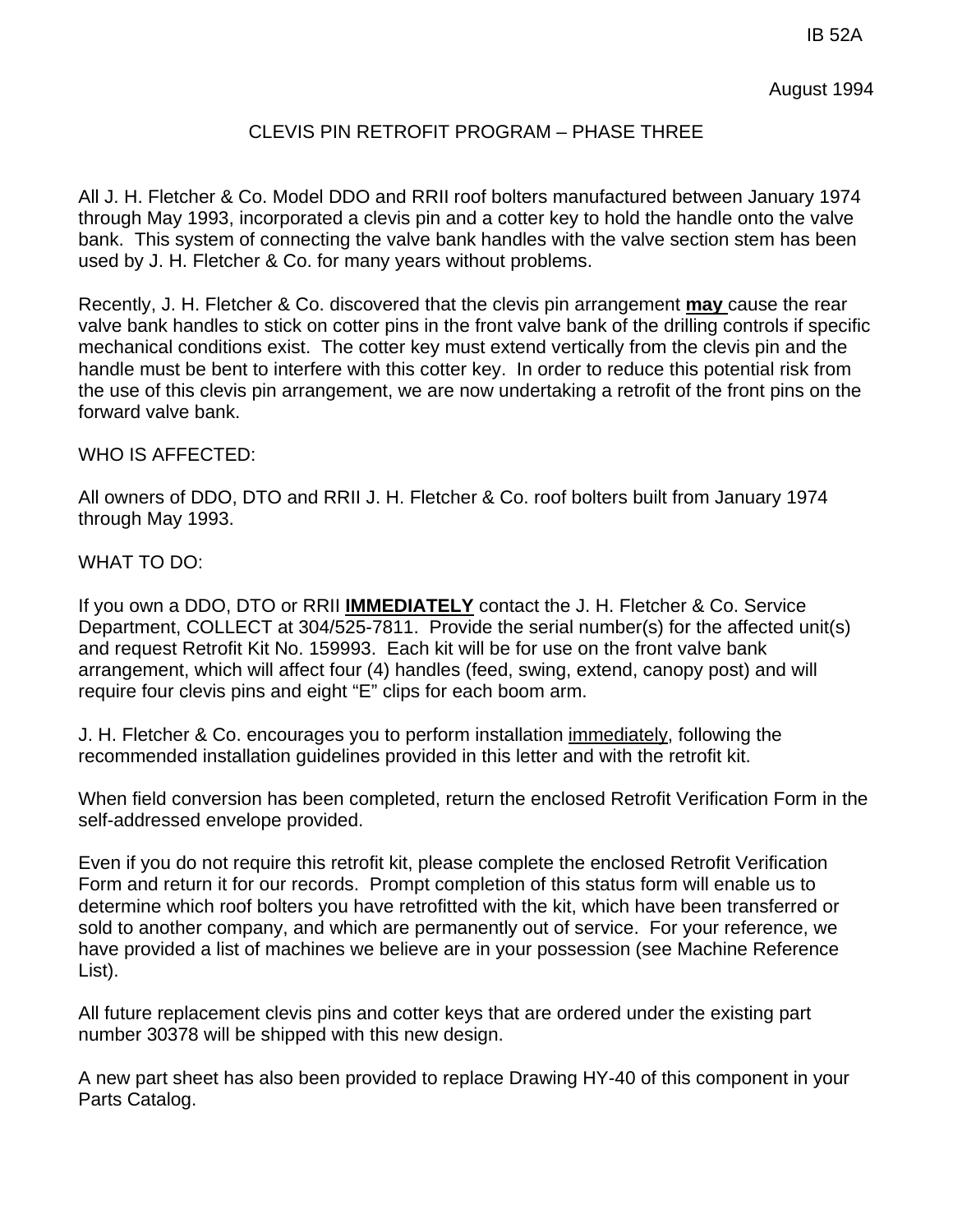Information Bulletin No. 52A Subject: Clevis Pin Retrofit Program – Phase Three August 1994 Page 2

# WHAT J. H. FLETCHER & CO. WILL DO:

J. H. Fletcher & Co. will furnish a field conversion kit for each of your affected machines. The necessary number of kits will be provided to you FREE OF CHARGE. These kits can be shipped directly to you or to the mine. Please specify shipping information when placing orders. Retrofit of the replacement pins and "E" retainer clips can be accomplished at your work site by following the instructions supplied with each kit. If you encounter problems in installing these kits, J. H. Fletcher & Co. will provide consulting and technical services through our Sales Department upon request.

WHY THIS RETROFIT IS NECESSARY:

Due to the importance of these pins in the overall assembly and correct operation of the handles, J. H. Fletcher & Co. considers it of vital importance that these handles be retrofitted with the new pin assembly to reduce the risk of a machine malfunction or possible injury.

## EFFECT OF FAILURE TO RETROFIT:

If your company fails to replace the existing clevis pins for each DDO, DTO and RRII roof bolter, you will unnecessarily expose your employees to a possible injury.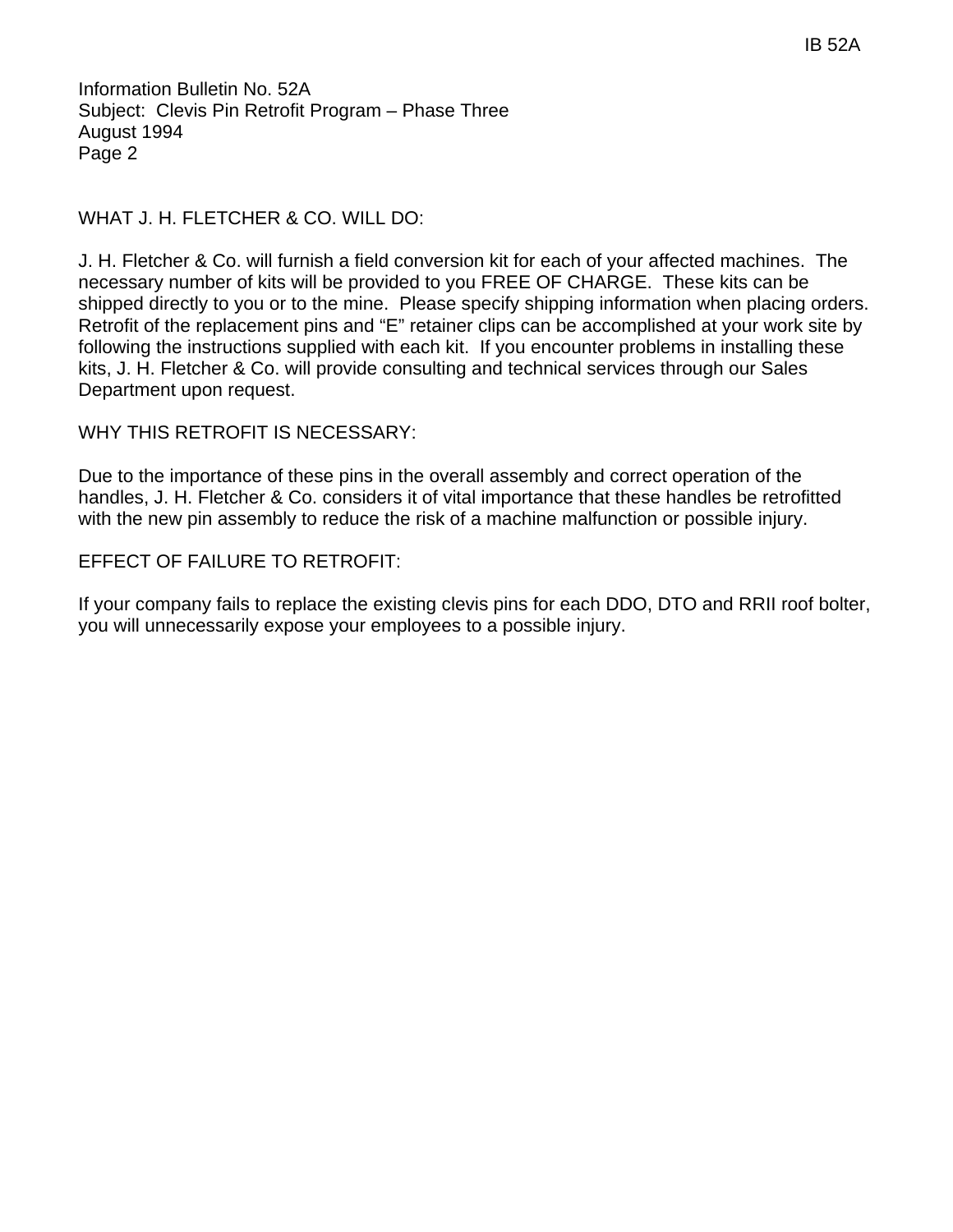# CLEVIS PIN RETROFIT PROGRAM PHASE THREE

# RETROFIT VERIFICATION FORM

Please complete and return this Retrofit Verification Form after clevis pin replacement has been completed. Your cooperation in identifying transferred, sold, and permanently out-of-service equipment is appreciated.

- ( ) Our company has complied with this retrofit; provide model(s) and serial number(s).
- ( ) Our company is not affected by this retrofit.

# **REPLACEMENT CLEVIS PINS AND "E" CLIPS HAVE BEEN INSTALLED IN THE FOLLOW-ING EQUIPMENT:**

\_\_\_\_\_\_\_\_\_\_\_\_\_\_\_\_\_\_\_\_\_\_\_\_\_\_\_\_\_\_\_\_\_\_\_\_\_\_\_\_\_\_\_\_\_\_\_\_\_\_\_\_\_\_\_\_\_\_\_\_\_\_\_\_\_\_\_\_\_\_\_\_\_\_\_\_

| MODEL:<br><u> 1980 - Andrea Andrews, amerikansk politik (</u><br>SERIAL NO.: _____________________________                              | MODEL: ___________________________<br>SERIAL NO.: ___________________________  |
|-----------------------------------------------------------------------------------------------------------------------------------------|--------------------------------------------------------------------------------|
| MODEL:<br>SERIAL NO.: _____________________________                                                                                     |                                                                                |
| MODEL:<br><u> 1980 - Jan Barnett, fransk politiker og den som andre og det for det s</u><br>SERIAL NO.: _______________________________ | MODEL: ___________________________                                             |
| MODEL:<br><u> 1989 - Jan Barbara, manazarta bashkar a shekara ta 1989 - Andrea San A</u><br>SERIAL NO.: _____________________________   | MODEL: __________________________<br>SERIAL NO.:___________________________    |
| MODEL:<br><u> 2000 - Jan Barnett, mars et al. (</u><br>SERIAL NO.: ______________________________                                       | MODEL: __________________________<br>SERIAL NO.:______________________________ |
| MODEL:<br>SERIAL NO.: ______________________________                                                                                    | MODEL: _____________________________<br>SERIAL NO.:___________________________ |

**PLEASE TAKE A MOMENT TO COMPLETE SIDE TWO OF THIS FORM.**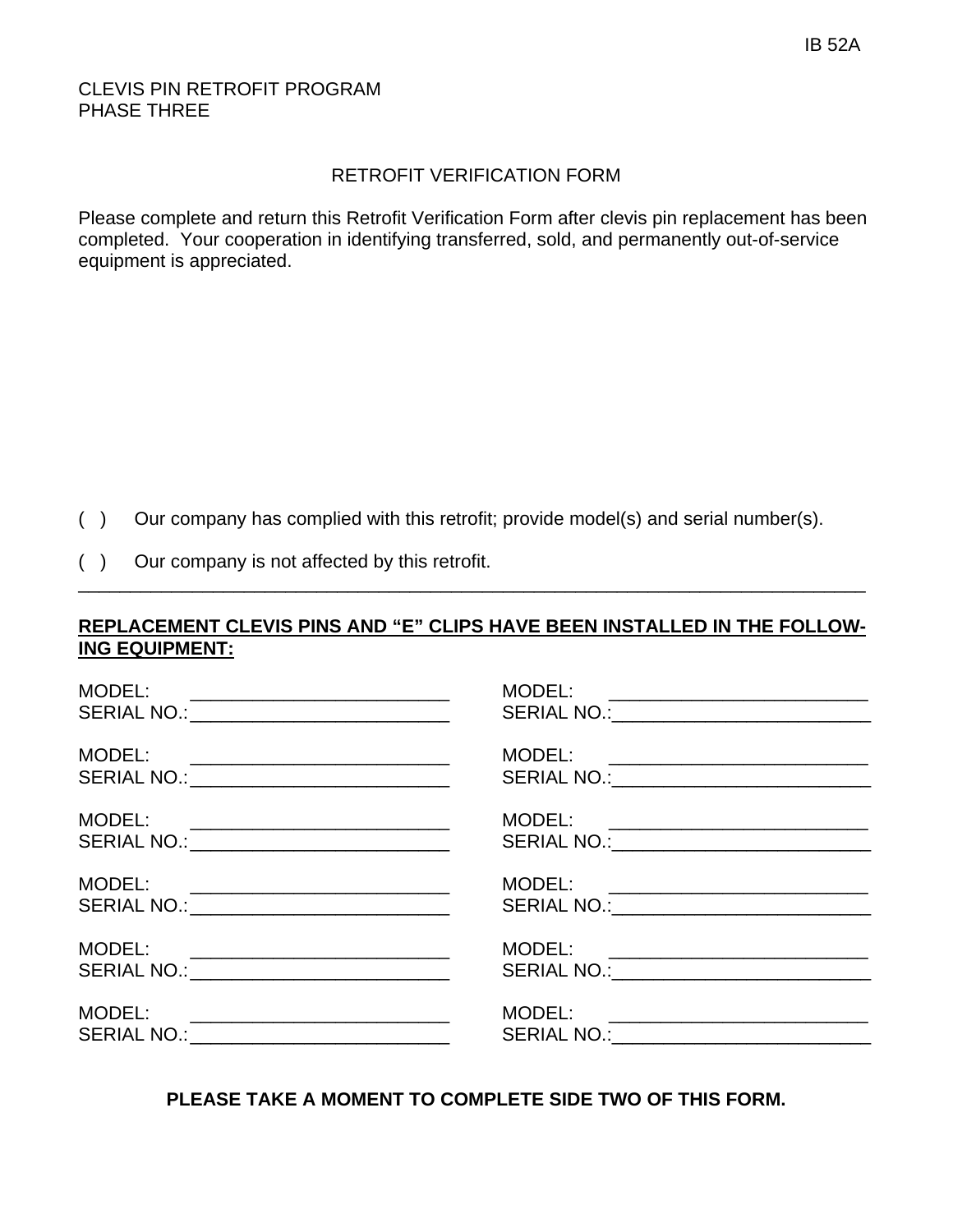#### CLEVIS PIN RETROFIT PROGRAM PHASE THREE

#### INACTIVE EQUIPMENT DISPOSITION

## SOLD OR TRANSFERRED EQUIPMENT:

| MODEL:<br>SERIAL NO.: ___________________________                                                                                                                           | OWNER:<br>ADDRESS:                                                                                                             |  |
|-----------------------------------------------------------------------------------------------------------------------------------------------------------------------------|--------------------------------------------------------------------------------------------------------------------------------|--|
|                                                                                                                                                                             | PHONE NO.:<br>TRANSACTION DATE: ___________________________                                                                    |  |
| MODEL:<br>SERIAL NO.: ______________________________                                                                                                                        | OWNER:                                                                                                                         |  |
|                                                                                                                                                                             | TRANSACTION DATE: ________________________                                                                                     |  |
| MODEL:<br>SERIAL NO.: ___________________________                                                                                                                           | OWNER:                                                                                                                         |  |
|                                                                                                                                                                             |                                                                                                                                |  |
| MODEL:<br>SERIAL NO.: _________________________                                                                                                                             | OWNER:                                                                                                                         |  |
|                                                                                                                                                                             |                                                                                                                                |  |
| EQUIPMENT THAT IS PERMANENTLY OUT-OF-SERVICE:                                                                                                                               |                                                                                                                                |  |
| MODEL:<br><u> 1989 - Jan Samuel Barbara, margaret eta idazlea (h. 1982).</u><br>SERIAL NO.: _____________________________                                                   | MODEL:<br><u> 1980 - Johann Stein, mars and de Britannie (b. 1980)</u>                                                         |  |
| MODEL:<br><u> 2002 - Jan James James Jan James James James James James James James James James James James James James James</u><br>SERIAL NO.: ___________________________ | MODEL:<br><u> 1980 - Jan James James Barnett, fizik ar fizik ar fizik ar fizik ar fizik ar fizik ar fizik ar fizik ar fizi</u> |  |
| MODEL:<br>SERIAL NO.: __________________________                                                                                                                            | MODEL:                                                                                                                         |  |
| <b>COMMENT:</b>                                                                                                                                                             |                                                                                                                                |  |
| Dated:                                                                                                                                                                      |                                                                                                                                |  |
| CM No.                                                                                                                                                                      | <b>Authorized Representative</b>                                                                                               |  |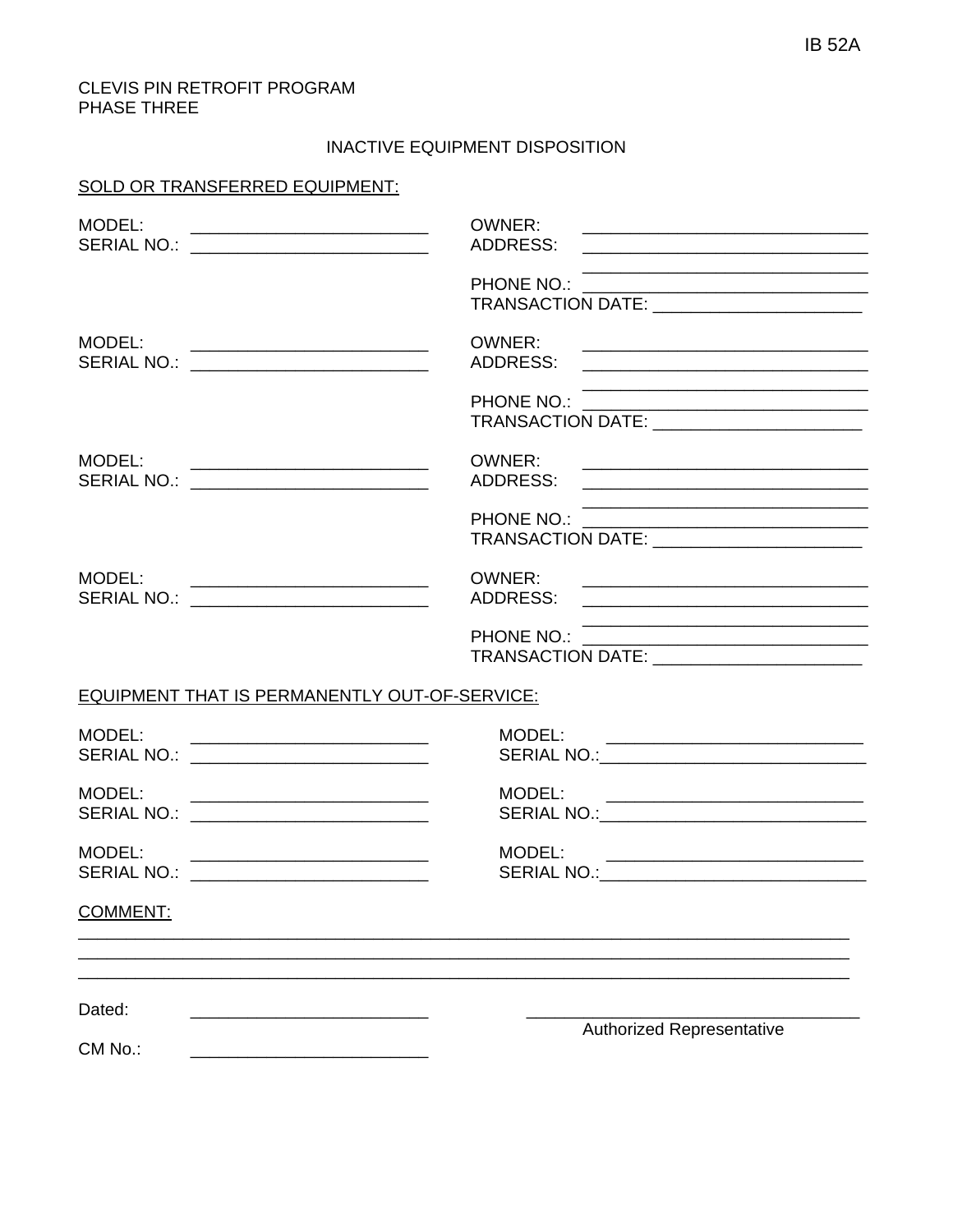# APPLICATION INSTRUCTIONS BULLETIN NO. TWO

# IMPORTANT

# INSTRUCTIONS FOR INSTALLATION OF 159993 RETROFIT KIT

Installation of the 159993 Retrofit Kit can be easily accomplished by authorized maintenance personnel following the service steps provided below:

- 1. Tram the machine to a location that is free of obstructions, machinery, and has adequate roof support.
- 2. Place boom arms in a position that provides adequate work space.
- 3. Lower drill boom to floor.
- 4. Turn breaker off on machine.
- 5. Turn breaker off at power center. Follow your company's lock-out policy.
- 6. First, remove old clevis pins and cotter key from each affected handle, staring from the relief valve side. Then install replacement cotter key and "E" clip pin, part number 30378, on the front handle pin identified. Install these new pins also from the relief valve side. Check for the following conditions after installation:
	- a. All handles should work freely. Actuate the up/down functions. The handles must return to the centered or "neutral" position.
	- b. All handles must be level with one another. No handle should protrude above another handle.
	- c. All handles should be evenly spaced. No handle should touch or rest against another handle.
	- d. All handle functions should be clearly marked.
	- e. Make sure you have a slotted handle guide on the handles to prevent overlap. For additional information concerning the specific guide for your machine, contact the J. H. Fletcher & Co. Service Department.
- 7. When you are ready to energize the machine, turn power on at power center, turn breaker on, and test all controls at least three (3) times to ensure the machine handles do not stick and always return to the neutral position. Then shut the machine down by actuating the strip switch.
- 8. Notify the shift foreman of the serial number of the machine that has been retrofitted, and that the machine is operating properly.